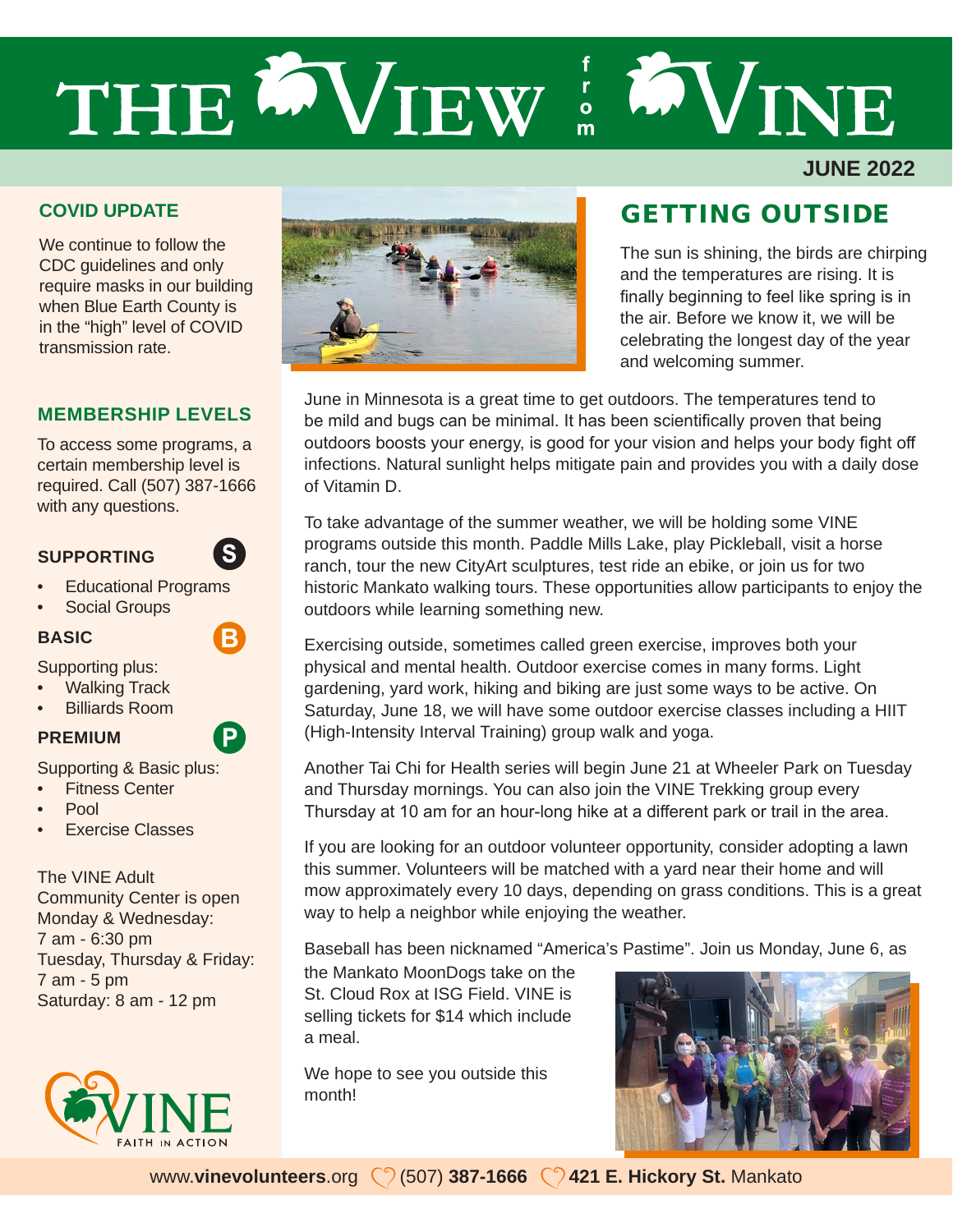# **VINE SERVICES**

# **VINE'S LIVE WELL AT HOME SERVICES**

VINE's services extend into the community wherever people in Blue Earth, Nicollet and Le Sueur counties are living in their own homes and have needs for:

- rides to medical appointments (60+ & 3 business days' notice)
- meals delivered to your home (Mankato, North Mankato, Eagle Lake)
- friendly visits for support
- lawn mowing, gutter cleaning, raking
- taking care of yourself as you care for others
- mental health care (65+)
- support for non-English speaking immigrants (60+)

For more information, contact one of our Community Living Coaches at (507) 387-1666.

# **GET YOUR DUCKS IN A ROW**

Have you been meaning to start gathering significant personal information, but not sure where to start? Getting all this information in one place can be a blessing to your loved ones after you die.

VINE can help! For \$12, you can purchase a guidebook that will take you step-by-step through the information you should gather and it will provide your loved ones a single place to find everything. Give yourself and your family a sense of security and peace of mind.

To purchase a guidebook, call VINE at (507) 387-1666 and one will be set aside for you to pick up.

# **ADOPT-A-LAWN**

We are still looking for individuals interested in adopting the lawn of an older adult for the summer mowing season. Volunteers will be matched with a yard near their home and will mow approximately every 10 days, depending on grass conditions. If you don't have a mower but would like to help, you can volunteer to accompany VINE staff as they go out mowing.

For more information call Adam at (507) 386-5574.



### **MENTAL HEALTH CARE**

As the weather continues to improve, you may notice most people's moods do too. If you or someone you know is struggling to find joy, contact VINE.

PEARLS is an evidence-based program for those 65+ experiencing late-life depression. Working with a PEARLS Coach, individuals create personalized problemsolving plans. Coaches also guide participants through individualized life enrichment activities.

This program is available at no cost to participants and consists of 6-8 sessions over several months. Meetings can take place at VINE, virtually or at the individual's home.

Visit vinevolunteers.org or contact Glenda at (507) 386-5571 or glendab@vinevolunteers.org to learn more and see if you qualify.



# **STAFF TRANSITIONS**

Please join us in saying goodbye to VINE's Health & Wellness Manager, Katie Simon, as she embarks on a new career in speech therapy. Thankfully, Katie will be sticking around for a little while to teach Zumba at VINE.

We also congratulate, Jen Wunderlich and Lisa Johnson for their promotions. Jen is now VINE's Health and Fitness Center Manager and Lisa is VINE's Exercise and Wellness Manager.

If you see these ladies, please wish them well in their new endeavors.

# **NOW HIRING DRIVERS**

VINE's Door2Door program and our public transportation program, TRUE Transit, are hiring part-time drivers.

### **Door2Door**

Drive passengers to appointments using VINE's minivan or transit van Monday – Friday afternoons. Valid MN driver's license and criminal background check required.

# **TRUE Transit**

Transport riders around Blue Earth, Nicollet and Le Sueur Counties. Applicants must have a valid MN commercial driver's license with passenger endorsement and pass a criminal background check, a motor vehicle check and drug test. Learn more at truetransit.org.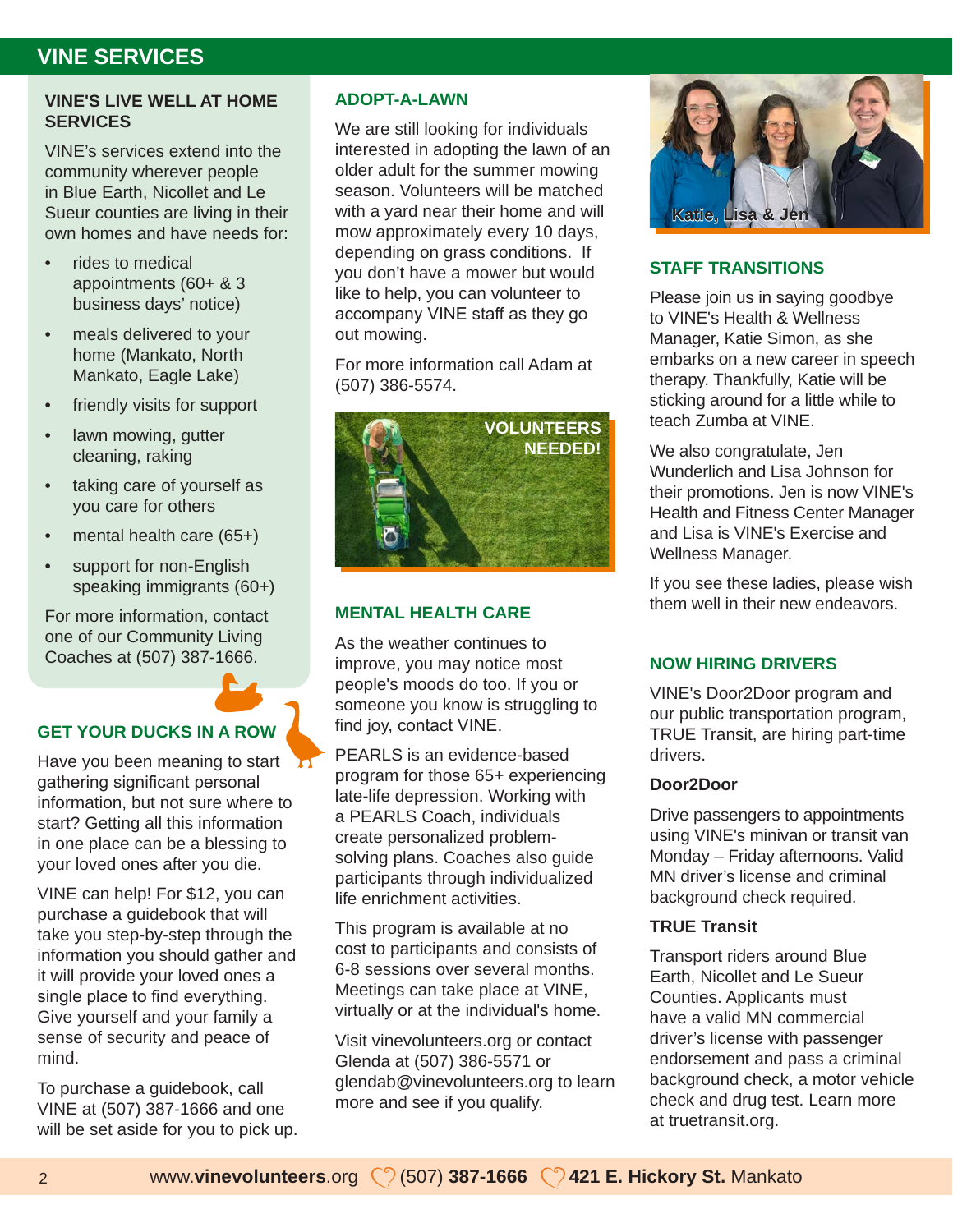# **VINE SERVICES**

# **CAREGIVER SUPPORT GROUPS**

Caregiving can be difficult and isolating. Gain insights and encouragement from others. Registration is required.

First Tuesday of the month

June 7, 2:30 – 4 pm

St. Teresa Catholic Church, Mapleton

Call Joyce at (507) 386-5583 to register.

• Wednesdays, June 8 & 22

 $1:30 - 3$  pm

VINE Adult Community Center

Call Mary at (507) 386-5577 to register.

# **LGBT+ CAREGIVERS**

• Tuesday, June 14

 $4 - 5$  pm

Call Joyce at (507) 386-5583 to register.



### **WILDFLOWERS COMING SOON**

Approximately 5,200 sq. ft. of standard lawn at VINE will be converted to native prairie grasses and wildflowers this summer. The grasses will grow 1-3 ft. tall and cover the upper portion of the hillside. There will be 800 wildflowers and erosion control shortgrass planted along the wall. Wildflowers will be arranged to bloom throughout the entire season in a variety of colors.

Maria and José Menjivar moved to Mankato from El Salvador in 2002. However, their history in Mankato began in 1990 when their son-inlaw, José Alonzo, left his parents, wife and son in El Salvador to discover a new life for his family in the United States. School Sisters of Notre Dame (SSND) welcomed José Alonzo to their home at Good Counsel where he lived and worked with the Sisters for two years. The Sisters also taught English to José.

In 1992 José's wife and son joined him in Mankato. By this time, he had the resources to welcome his family to a home of their own. The family's relationship with SSND continued as the Sisters invited the Menjivars to spend Christmas and other holidays with them.

In 2002, grandparents Maria and José Menjivar made the move to Mankato. Maria said, "We came by 'avión' (airplane), and had just two bags with us when we arrived in Mankato." Once again, the Sisters got involved in providing beds and whatever else the Menjivars needed.

Eventually Maria and José made arrangements to have their own home. In 2017 Maria came to VINE's Literacy Center where she gathered with other immigrants to learn English. Then, without awareness of the Menjivar family's connection with the Sisters, VINE's Caring Connection (CC) Program Coordinator S. Joyce Kolbet, contacted one of the Sisters at Good Counsel who she knew was fluent in Spanish to be Maria's CC friend. Sister Joanne O'Connor and Maria have been meeting ever since, in-person and via phone during COVID. Sometimes these visits included Maria's family members.

"I enjoyed getting to know Maria's



family and hearing about their history with our SSND community. What a match," S. Joanne said.

Maria's husband José died in February of 2022. VINE provided support through Sisters Joanne and Joyce, and VINE's Diversity Program Manager, Cecil Fountain. As Maria navigates life without José, she continues to find friendship and support through VINE and her beautiful family. Recently, S. Joanne shared with Maria that she will be moving to Shakopee. Maria is now going to "pay it forward." When invited to consider being a CC friend with another immigrant and caregiver from Columbia, new to Mankato, Maria responded, "sí, sí!"

CC is VINE's visiting program. Families, couples or individuals of any age are invited to visit a care receiver who is socially isolated or dealing with difficult life transitions. Visits can be flexible, during the day, evenings, weekends or whenever volunteers are available. Call Joyce at (507) 386-5583 if you know someone who would benefit from a regular visit or if you'd like to volunteer.

# **Proud Partner Agency**



**Greater Mankato Area United Way**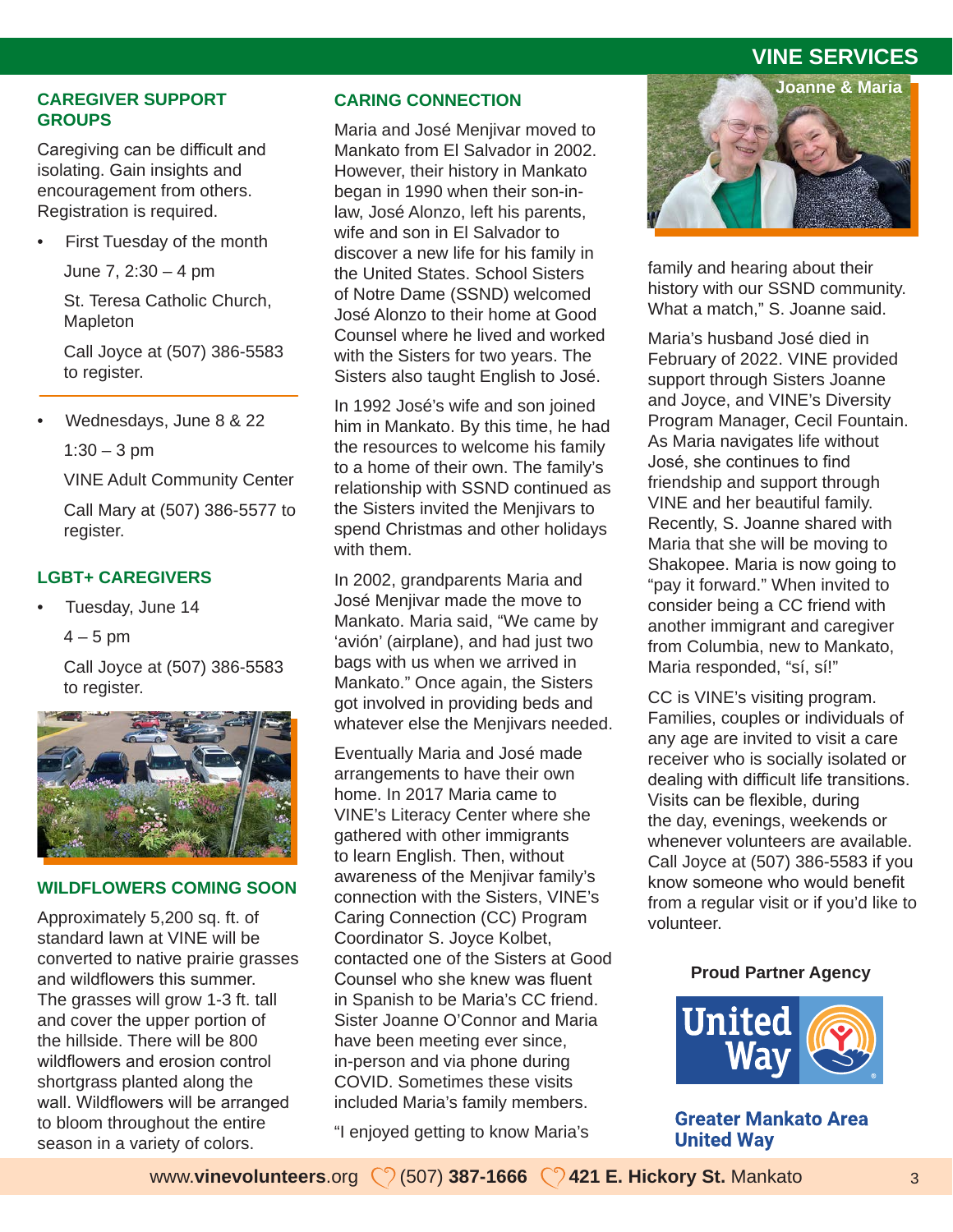# **LEARNING THROUGHOUT YOUR LIFETIME**

# **EDUCATIONAL PRESENTATIONS**

Unless otherwise noted, all  $\vert S \vert$ programs take place at the VINE Adult Community Center. Programs are free for members, \$5 for non-members. Registration is **required** at vinevolunteers.org.

# **MILLS LAKE PADDLE**

- Thursday, June 2
- 10  $am 12 pm$
- Meet at Fleming Landing on Mills Lake
- Scott Kudelka, MN DNR

Discover how to paddle a canoe while learning about some of the history, culture and natural world of the area. Canoes, paddles and life jackets provided.

### **ENERGY AWARENESS**

- Tuesday, June 7
- 11  $am 12 pm$
- Leigh Pomeroy, Southcentral MN Clean Energy Council

Learn what you can do to make your home more energy-efficient including community solar options.

### **HISTORIC MANKATO WALKING TOURS**

Mankato is the site of the largest mass execution in US history, home of the Betsy-Tacy stories and the base for what was once one of the largest milling operations in Minnesota. Tony Filipovitch, retired professor of Urban Studies at MSU-Mankato, will lead two walking tours and talk about "the little town that time forgot and the ages cannot improve." Tours begin and end at VINE.

### **THE SILK STOCKING DISTRICT**

- Wednesday, June 8
- $10 11:30$  am

Walk from what used to be the edge of town into the first middle-class suburbs of Mankato (Lincoln Park neighborhood) and down into the old downtown.

# **RAILROAD WORKERS & SECRETARIES**

- Wednesday, June 22
- $10 11:30$  am

Walk into the working-class district of old Mankato, through Old Town and back downtown.

# **FITNESS FOR OLDER ADULTS**

- Thursday, June 9
- $11$  am  $12$  pm
- Jake Neinow, DPT, Mankato Clinic

Activity levels change throughout our life span. Learn about specialized fitness and higher level strength training opportunities for older adults.

Free and open to the public thanks to Candee Deichman.

# **INTRO TO PICKLEBALL**

- Thursday, June 9 & 23
- $1 2$  pm
- Tourtellotte Park
- John Sandry, Mankato Area Pickleball Association

Learn how to play the fastest growing sport in America, Pickleball. Bring comfortable clothes, tennis shoes and water. Equipment will be provided.

**Register at vinevolunteers.org or call (507) 387-1666**

# **BIRDS IN THE BACKYARD & BEYOND**

- Monday, June 13
- 11  $am 12 pm$
- Chad Heins, Associate Professor of Biology, BLC

Chad will share how a backyard birdfeeder opened his eyes to the world of birds and led him to a life of birdwatching. Learn how to see more birds in your own backyard and around Mankato.

# **MINI INFO SESSION: CAPTIONCALL**

- Tuesday, June 14
- $11 11:30$  am
- Paul Kurr, CaptionCall

CaptionCall displays large, easy to read text that automatically captions conversations on your phone. It dials, rings and works like a regular phone. CaptionCall is available at no cost through a federal grant. See if it is right for you.

# **RAILVIEW PERUVIAN HORSE RANCH TOUR**

- Wednesday, June 15
- $12 1$  pm
- 23541 3rd Ave, Mankato
- Darla & Chris Austin, owners

Take a guided tour of the Railview Peruvian Ranch just north of Mankato. Learn the uniqueness of the Peruvian horse and how the Austin family has been breeding, training, showing and selling these amazing animals for 20+ years.

Parking is limited; please carpool.

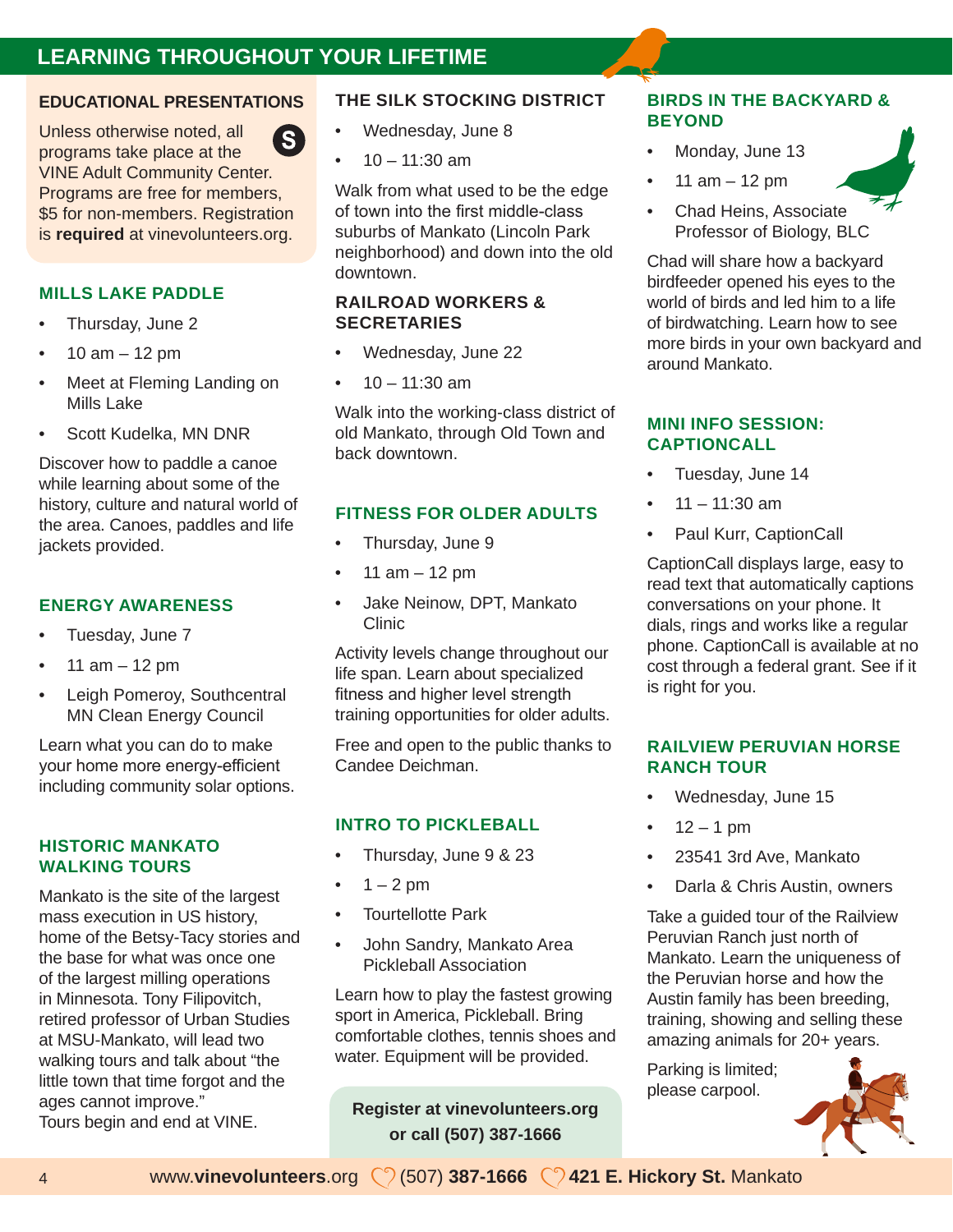# **BUS TRIPS WITH COMMUNITY EDUCATION**

Take a coach bus to a fun outing. Call Community Ed at (507) 387- 5501 or visit mankatocer.com to sign up and pay. Buses depart from the Wow!Zone.

# **WABASHA STREET CAVES & ST. PAUL GANGSTER TOUR**

# **Wednesday, June 29**

Join us for a 1-hour walking tour of the historic Wabasha Street Caves and a 2-hour St. Paul Gangster Bus Tour. Learn why St. Paul was a center for bootlegging operations and criminal activities during the 1930's prohibition era. See where the gangsters played and executed some of the most notorious crimes in the Midwest.

**Cost:** \$110 (lunch included)

**Registration deadline:** 6/8

# **STILLWATER RIVERBOAT TRIP**

# **Wednesday, July 20**

Experience the beauty of the St. Croix River on a riverboat while you enjoy a deli buffet, fruit, salad, warm entrée and cookies.

**Cost:** \$89 (lunch included)

**Registration deadline:** 6/20

# **MN STATE FAIR TRIP**

# **Monday, August 29**

Join us for a bus trip to the Minnesota State Fair.

**Cost:** \$65 (65+) \$70 (under 65)

### **Registration deadline:** 8/3

# **ARTHRITIS OF THE SPINE & NERVE PAIN**

- Friday, June 17
- $11$  am  $-12$  pm
- Megan E Murphy, MD, neurosurgeon Mayo Clinic Health System

The wear and tear of arthritis comes with aging and the nature of being human. Arthritis isn't a picky disease; it affects all joints, including all the joints of the spine. Dr. Murphy will review common problems of arthritis in the spine, nerve pain and treatments that can reduce pain and improve quality of life.

Free & open to the public.

# **COMPUTER UNIVERSITY: ONLINE BANKING**

- Monday, June 20
- $5:30 7 \text{ pm}$
- Trevor Waagner, Mankato Computer Technology

Discover the pros and cons of banking online. Learn about the safest way to open and maintain your bank accounts. Advice on features and pitfalls that may be encountered while navigating banking online.

# **CITYART SCULPTURE WALKING TOUR**

- Tuesday, June 21
- $10 11:30$  am
- **CityArt Volunteer**

Tour the new art and learn behindthe-scenes information about the sculptors and their works displayed in Mankato. Meet at Pub 500.

**Register at vinevolunteers.org or call (507) 387-1666**

# **VINE DINING: SWISS & MADISON**

- Wednesday, June 22
- $12:30 1:30$  pm
- 920 Madison Ave. Mankato
- Nicole Wood, Co-owner

Join us for lunch at Swiss & Madison. Learn about their history and types of cuisine offered.

# **EBIKES**



- Thursday, June 23
- $\bullet$  1 2 pm
- Charley Serrill, Manager Nicollet Bike & Ski

Electric assist bicycles allow you to ride further, flatten out the hills and enjoy the ride! Learn why ebikes are becoming increasingly more popular. Demo bikes and test rides will be available at VINE.

# **UNDERSTANDING BIAS: WHAT WOULD YOU DO?**

- Monday, June 27
- 11  $am 12 pm$
- Missy Manderfeld & Mary Lou Kudela, Greater Mankato Diversity Council

Watch a series of video clips and discuss reactions and feelings that the images evoke.

# **CULINARY ARTS**

- Tuesday, June 28
- $11$  am  $-12$  pm
- Dr. Liz Kliewer, Culinary Arts Instructor, South Central College

Join us for a food demonstration by South Central College Culinary Arts students and instructors.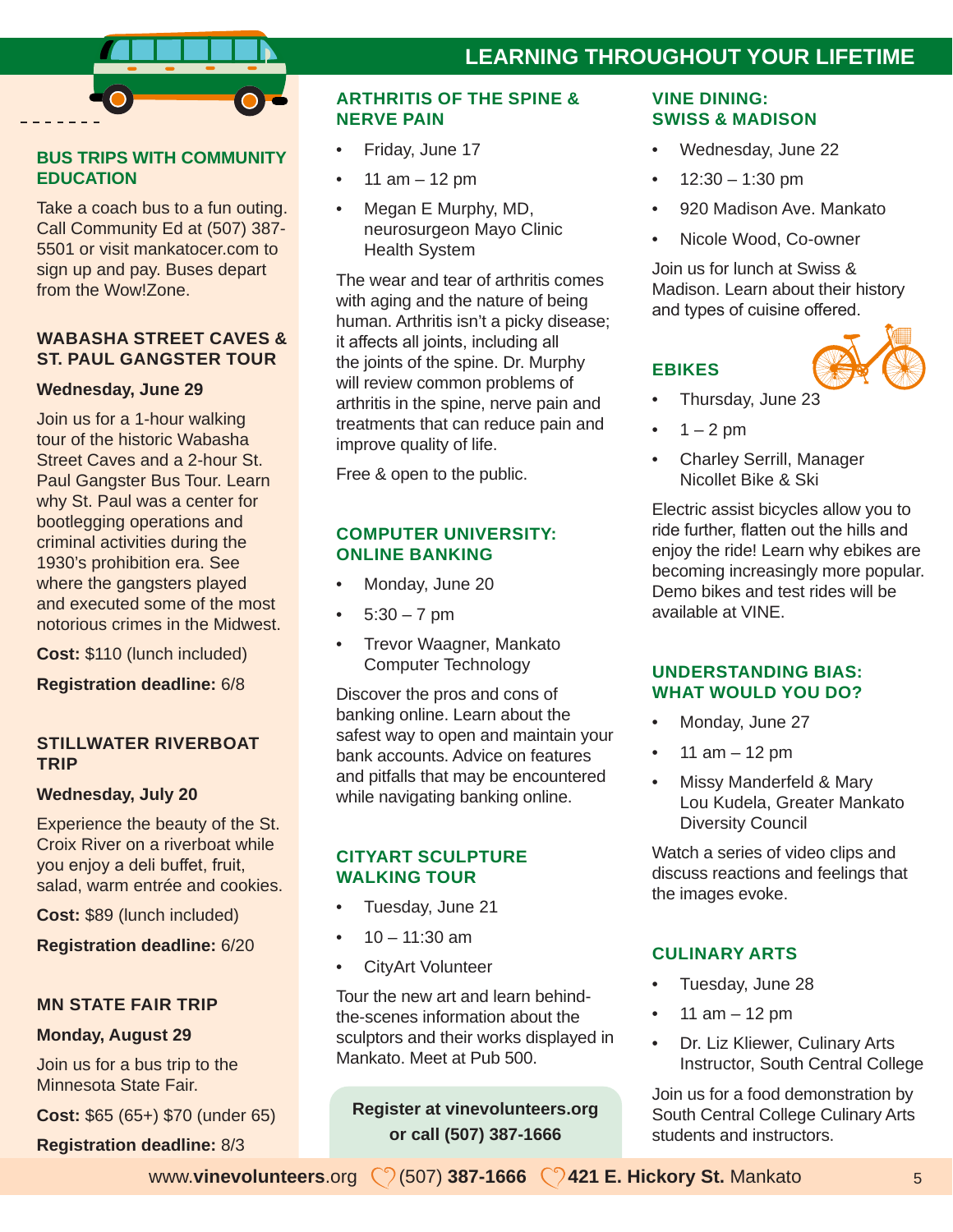# **PLAY & SOCIALIZE**

# **GAMES & GROUPS**

The following activities are ongoing. Register at vinevolunteers.org or call (507) 387-1666.

# **500**

**Wednesdays:** 9:30 – 11:30 am

# **BILLIARDS**

**Monday** – **Friday** 8 am – 5 pm

# **BRIDGE LESSONS**

**Thursdays**: June 16 - July 14 10 am - 12 pm

Learn to play Bridge with this beginner/intermediate class. Each class will teach a different bidding trick and provide time to practice those tricks.

Free for members; \$60 for non-members. Additional \$5 for snacks to Raj.

# **CHESS CLUB**

**Thursdays:**  $1 - 2$  pm

Play chess with your friends at VINE. All skill levels welcome.

# **ART QUEST STUDIO**

**Tuesdays: 1 – 3 pm** Wild Exploration of the Arts with Iris Nelson (supplies provided)

**6/7** – Weaving bags

**6/14** – Weaving bags continued

**6/21** – Dream catchers

**6/28** – Dream catchers continued

**Wednesdays: 1 – 3 pm** Figure Drawing 101 (supplies provided)

**6/1** – Short lessons on seeing & recording the human figure

# **CRIBBAGE**

**Tuesdays:**  $1 - 3$  pm

# **DEVINE SINGERS**

**Mondays:**  $1 - 2$  pm Call Peg (507) 345-3242.

# **DUPLICATE BRIDGE**

**Mondays:** 1 – 4 pm **Wednesdays:** 3 – 6 pm Call Raj (507) 351-0133 to register.

# **GET YOUR YARN ON**

**Wednesdays: 10 – 11:30 am**

Bring your own craft and supplies.

# **MAHJONG**

**Mondays:**  $1 - 4$  pm

Call Marlene (507) 317-1417.

# **MEMBERS NOOK**

**Monday** – **Friday** 8 am – 5 pm

Read the paper, drink coffee or work on a puzzle while socializing with peers on the 5th floor.

**6/8** – Seeing the figure with line

**6/15** – Drawing with shapes

**6/22** – Creating mood in your drawing

**6/29** – Bring figure drawing to completion

**Thursdays: 1 – 3 pm** Fooling Around (supplies provided)

**6/2** – Intro to watercolor techniques

**6/9** – Watercolor weaving

**6/16** – Mandala dot painting

**6/23** – Flower pot painting (bring

# **MEMOIRS**

S

<sub>S</sub>

 $\mathbf{S}$ 

 $\mathbf{S}$ 

**Tuesdays:** 10:30 am – 1 pm



# **SPELLERS**

**Mondays:** 10:15 – 11:15 am

# **VINE STOMPERS**

**Wednesdays** 2:15 – 4 pm (beginners at 2:15)

Join this fun line dancing group! Call Deb (507) 381-9953.

# **WHIST**

**Fridays:** 2 – 4 pm

A game of strategy and communication between 4 players.

# **PING PONG**

Is Ping Pong, also known as Table Tennis, a hobby or exercise? It's both! Benefits of playing Ping Pong include building better balance, improving hand to eye coordination, increased focus and socialization. Come try it on **Mondays, Wednesdays & Fridays** from **11 am – 1:30 pm** in the Gathering Room. Everyone is welcome. Equipment is provided.

your own unglazed terra-cotta pot 8" or smaller)

**6/30** – Explosion bookmaking

# **GALLERIES**



**5TH FLOOR** *Uplift* on display June 2 – July 26.

See how VINE members express joy and gratitude with this exhibit of collaborative works from Art Quest classes, plus inspiring and fun photos of children, pets and smiling close ups.



S)



S<sup>1</sup>

S





S.



S<sup>'</sup>



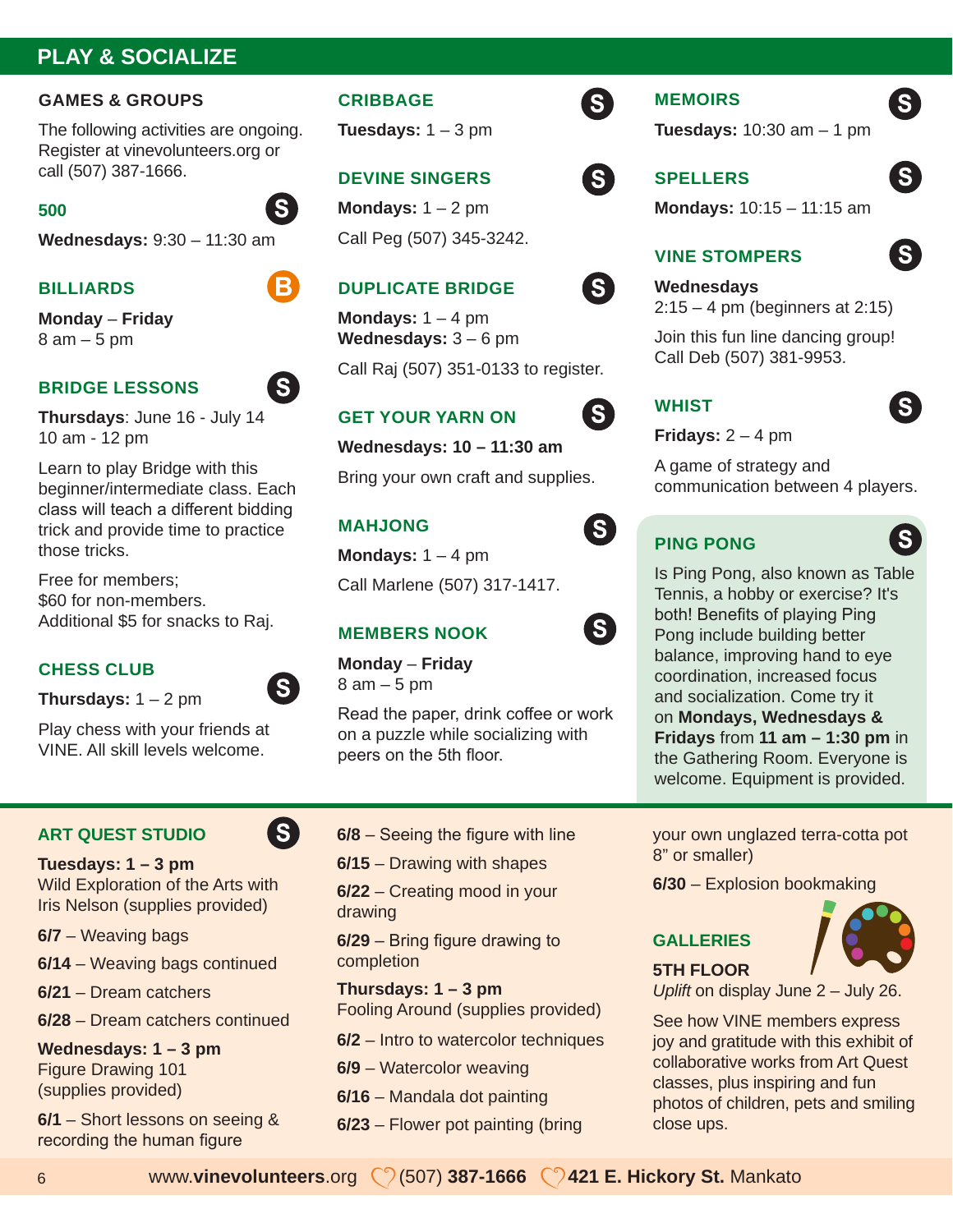*Please refrain from using strongly scented lotions, oils or perfumes before attending fitness activities.*

# **FITNESS CENTER**

Our Fitness Center includes strength training equipment, recumbent trainers, treadmills, a stretching area and more!

# **Monday & Wednesday**

7 am – 6:30 pm

**Tuesday, Thursday & Friday** 7 am – 5 pm

**Saturday** 8 am – 12 pm

# **WALKING TRACK**

Our cushioned walking track offers a safe place to walk with great views.

**Monday & Wednesday** 7 am – 6:30 pm

**Tuesday, Thursday & Friday** 7 am – 5 pm

**Saturday** 8 am – 12 pm

**TREKKING** 



B

Join us for a hike at a different park or trail each week.

# **Thursdays, 10 – 11 am**

**6/2**: The Arboretum at Gustavus Adolphus College

**6/9**: Sakatah Singing Hills Trail (Hwy 86 by Eagle Lake)

**6/16**: Rex McBeth River Trail (behind McDonald's on Hwy 169)

**6/23**: Sakatah Singing Hills Trail (Hwy 22 by Wickersham)

**6/30**: Cardio Climb from Lake St. up to Bluff Park, North Mankato

# **WELLNESS SERIES**

To sign up for any of these series call Jen at (507) 386-5588.

P

# **KNEE REPLACEMENT EXERCISE PROGRAM**

 $\mathsf{P}$ 

• Mondays & Wednesdays, June 20 – August 10, 1 – 2 pm

After your knee replacement and physical therapy, join this supervised, evidence-based small group to regain strength, flexibility and stamina. \$160 (Supporting & non-members) \$60 (Basic & Premium members).



# **TAI CHI FOR HEALTH**®

- Tuesdays & Thursdays, June 21 – July 28, 9 – 9:45 am
- Wheeler Park, North Mankato

Tai Chi for Health is easy to learn and provides many health benefits. Free for Premium members, \$60 Basic, \$84 Supporting, \$120 Public.

# **DUAL TASK BALANCE PROGRAM**

• Thursdays, June 30 – July 21 11 am – 12 pm

This class leads participants through fun, engaging group activities to improve their balance and activate their brains. Free for Premium members; \$25 for others.

# **HEALTH & WELLNESS**

**Register online at vinevolunteers.org Questions? Call (507) 387-1666**

# **BONUS CLASS OFFERINGS**

Try something different with one of these limited-time classes.

Drop-ins are welcome!

Call Lisa J with any questions at (507) 386-5585.

# **POUND®**

• Thursdays, June 2 - 30 9:30 – 10:30 am

Add some variety to your exercise routine this month. Fun music + drumsticks = a good time!

# **CARDIO KICKBOXING**

• Tuesdays, June 7 - 28  $9:30 - 10:30$  am

Punch, jab, duck and shuffle from a seated or standing position. Use your body weight to strengthen muscles and improve balance. Join in-person or online.

# **YOGA CORE**

• Thursdays, thru June 9  $8:45 - 9:45$  am

It's not too late to try this yoga class to build your core strength and activate your balance.

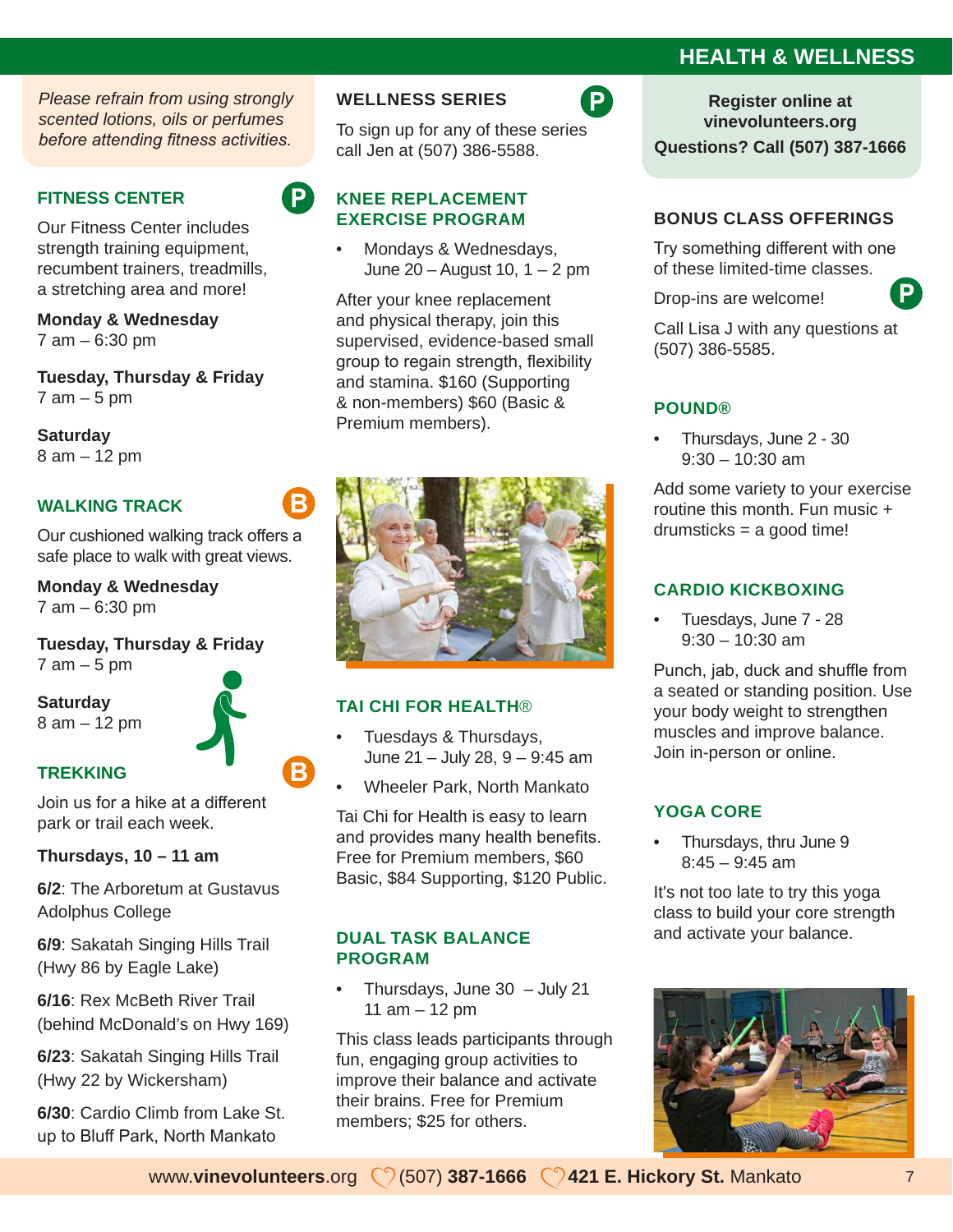# **HEALTH & WELLNESS**

# **WARM WATER POOL**

VINE's 89-degree heated pool is used for exercise classes and swimming. An accessibility lift allows adults of varying degrees of ability to enjoy the pool.

Please shower with soap before entering the pool.

### **OPEN SWIM TIMES:**

*(one lap swimmer at a time)*

### **Monday**

 $7 - 9:30$  am  $12:45 - 2$  pm  $3 - 6$  pm

# **Tuesday & Thursday**

 $12 - 1$  pm  $3 - 4:30$  pm

### **Wednesday**

7 – 9:30 am  $5 - 6$  pm

### **Friday**

7 – 9:30 am

### **Saturday**

8 – 9:30 am 10:30 – 11:30 am



# **Register online at vinevolunteers.org Questions? Call (507) 387-1666**

**AQUA CLASSES:** *(register online)*

### **Monday**

9:30 – 10:30 am: Aqua 2 10:45 – 11:30 am: Aqua 1 2 – 3 pm: Aqua 2

### **Tuesday**

1 – 1:45 pm: Aqua Yoga 2 – 2:45 pm: Aqua Deep 4:30 – 5:15 pm: Aqua 2/3

### **Wednesday**

9:30 – 10:30 am: Aqua 2 10:45 – 11:30 am: Aqua 1

### **Thursday**

1 – 1:45 pm: Aqua Yoga 2 – 3 pm: Aqua 2

# **Friday**

9:30 – 10:30 am: Aqua 2 10:45 – 11:30 am: Aqua 3

### **Saturday**

9:30 – 10:15 am: Rotating class 6/4: Aqua Zumba® 6/11: Aqua 2 6/18: Aqua 2 6/25: Aqua 2

**LAP SWIM:** *(register online)*

**Monday & Wednesday** 11:45 am – 12:45 pm

**Tuesday & Thursday** 7 – 8 am

# **AQUA CLASSES**

**Aqua 1**: Gentle movement including walking, stretching & balance activities. May include noodles.

**Aqua 2**: May include jogging, jumping, twisting & constant movement. Weights, kickboards & noodles are often incorporated.

**Aqua 3**: May include deep water exercise & more rigorous movement. Weights, kickboards, noodles & water belts are used.

**Aqua Deep:** Takes place in the deep end of the pool using water belts, noodles & weights. It is vigorous exercise with very little stress on your body.

**Aqua Yoga**: Low-impact aquatic exercise, performing yoga poses in water. No yoga experience necessary.

| <b>Monday</b>                  | <b>Tuesday</b>               | <b>Wednesday</b>               | <b>Thursday</b>            | <b>Friday</b>                | <b>Saturday</b>                            |
|--------------------------------|------------------------------|--------------------------------|----------------------------|------------------------------|--------------------------------------------|
| Open Swim<br>$7 - 9:30$ am     | Lap Swim<br>$7 - 8$ am       | Open Swim<br>$7 - 9:30$ am     | Lap Swim<br>$7 - 8$ am     | Open Swim<br>$7 - 9:30$ am   | Open Swim<br>$8 - 9:30$ am                 |
| Aqua 2<br>$9:30 - 10:30$ am    | Open Swim<br>$12 - 1$ pm     | Aqua 2<br>$9:30 - 10:30$ am    | Open Swim<br>$12 - 1$ pm   | Aqua 2<br>$9:30 - 10:30$ am  | <b>Rotating Class</b><br>$9:30 - 10:15$ am |
| Aqua 1<br>$10:45 - 11:30$ am   | Aqua Yoga<br>$1 - 1:45$ pm   | Aqua 1<br>$10:45 - 11:30$ am   | Aqua Yoga<br>$1 - 1:45$ pm | Aqua 3<br>$10:45 - 11:30$ am | Open Swim<br>$10:30 - 11:30$ am            |
| Lap Swim<br>$11:45 - 12:45$ pm | Aqua Deep<br>$2 - 2:45$ pm   | Lap Swim<br>$11:45 - 12:45$ pm | Aqua 2<br>$2 - 3$ pm       |                              |                                            |
| Open Swim<br>$12:45 - 2$ pm    | Open Swim<br>$3 - 4:30$ pm   | Open Swim<br>$5 - 6$ pm        | Open Swim<br>$3 - 4:30$ pm |                              |                                            |
| Aqua 2<br>$2 - 3$ pm           | Aqua 2/3<br>$4:30 - 5:15$ pm |                                |                            |                              |                                            |
| Open Swim<br>$3 - 6$ pm        |                              |                                |                            |                              |                                            |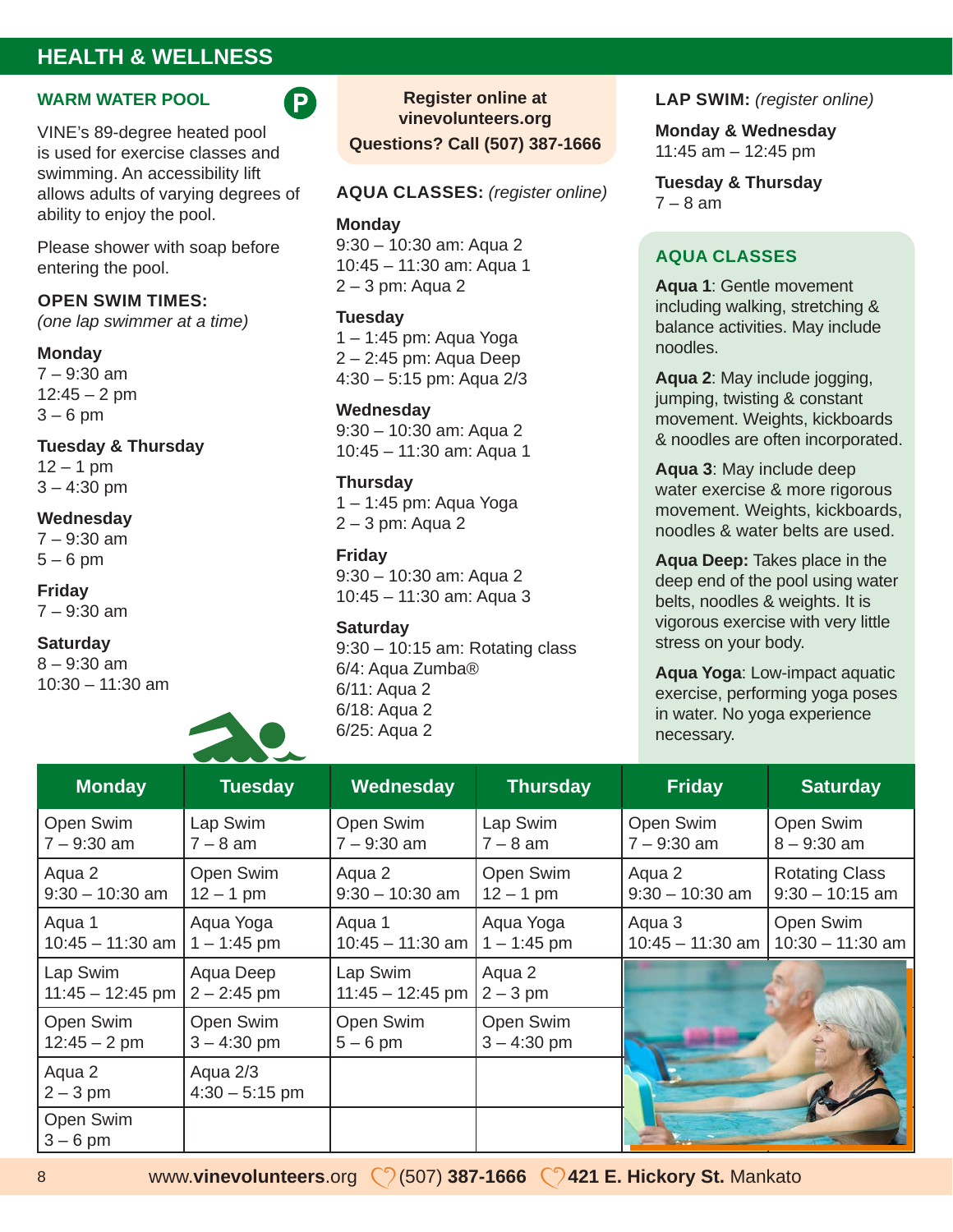

# **GROUP EXERCISE CLASSES**

Please register for classes online at vinevolunteers.org.

# **Monday**

8:30 am: Move it More 10 am: Chair Yoga 10 am: Combo Fit 1 pm: Seated Stretch & Flex *(hybrid)* 4:30 pm: Cardio-Strength 5:30 pm: Zumba®

# **Tuesday**

8:30 am: Stretch & Flex 9:30 am: Cardio Kickboxing 10 am: Yoga 10:45 am: Pilates 1 pm: Forever Fit

# **Wednesday**

8:30 am: Move it More 10 am: Combo Fit 1 pm: Chair Yoga *(hybrid)* 4:30 pm: Cardio-Strength

# **Thursday**

8:30 am: Stretch & Flex 8:45 am: Yoga Core *(thru 6/9)* 9:30 am: POUND® 10 am: Chair Yoga 10:45 am: Pilates 1 pm: Forever Fit

# **Friday**

8:30 am: Move it More 10 am: Combo Fit 10 am: Gentle Yoga

# **Saturday**

**6/4** 8:15 am: Hatha Yoga **6/11** 10:30 am: POUND® **6/18** 8:15 am: HIIT Outdoor Walk 10:30 am: Outdoor Yoga **6/25** 10:30 am: Line Dance

# **GROUP EXERCISE CLASS DESCRIPTIONS**

**Cardio Kickboxing** can be done seated or standing. Use your body weight to strengthen muscles and improve balance. *Level 2* 

**Cardio-Strength** is a high-intensity class. Participants must get down & up from the floor with relative ease. *Level 4* 

**Chair Yoga** offers the benefits of yoga while seated or next to a chair. *Level 1*

**Combo Fit** offers a focused combination of strength, cardiovascular & flexibility exercises – lots of movement. *Level 3*

**Forever Fit** is suitable for all fitness abilities. Build strength, flexibility & endurance for everyday life. Formerly PALs. *Level 1* 

**Gentle Yoga** focuses on moving slowly through poses with awareness on form & breath. *Level 2*

**Move it More** is an aerobic & strength workout for those with little or no difficulty with balance & walking. *Level 2*

**Pilates** emphasizes proper postural alignment & core strength. Exercise on back & stomach, lifting & lowering your head. Bring a mat & pillow. *Level 3* 

**POUND**® is a music-driven cardio class that incorporates weighted drumsticks engineered specifically for exercising. *Level 2 or 3*

**Stretch & Flex** stretches & strengthens your muscles. Bring a mat. *Level 2*

**Yoga** classes at VINE are instructional, focusing on alignment & a mindful experience. Pose modifications are provided. *Level 2 or 3*

**Zumba**® uses easy-to-follow dance moves designed for older adults. *Level 2*

**Level 1**: Chair-based classes geared toward all fitness levels.

**Level 2**: These low-impact classes may entail floor exercises.

**Level 3**: Expect to be up and down from the floor with more intensity.

**Level 4**: Modifications will be provided, but anything goes! You will be up and down from the floor and your endurance will be tested.



# **VIRTUAL VINE**

Workout from home with your favorite VINE instructors, any day, any time!

For instructions on accessing our on-demand Zumba videos, email lisaj@vinevolunteers.org.

# **What is a hybrid class?**

You may attend a hybrid class inperson at VINE or virtually on Zoom. After you register, the Zoom link will be emailed to you.

 $\mathsf{P}$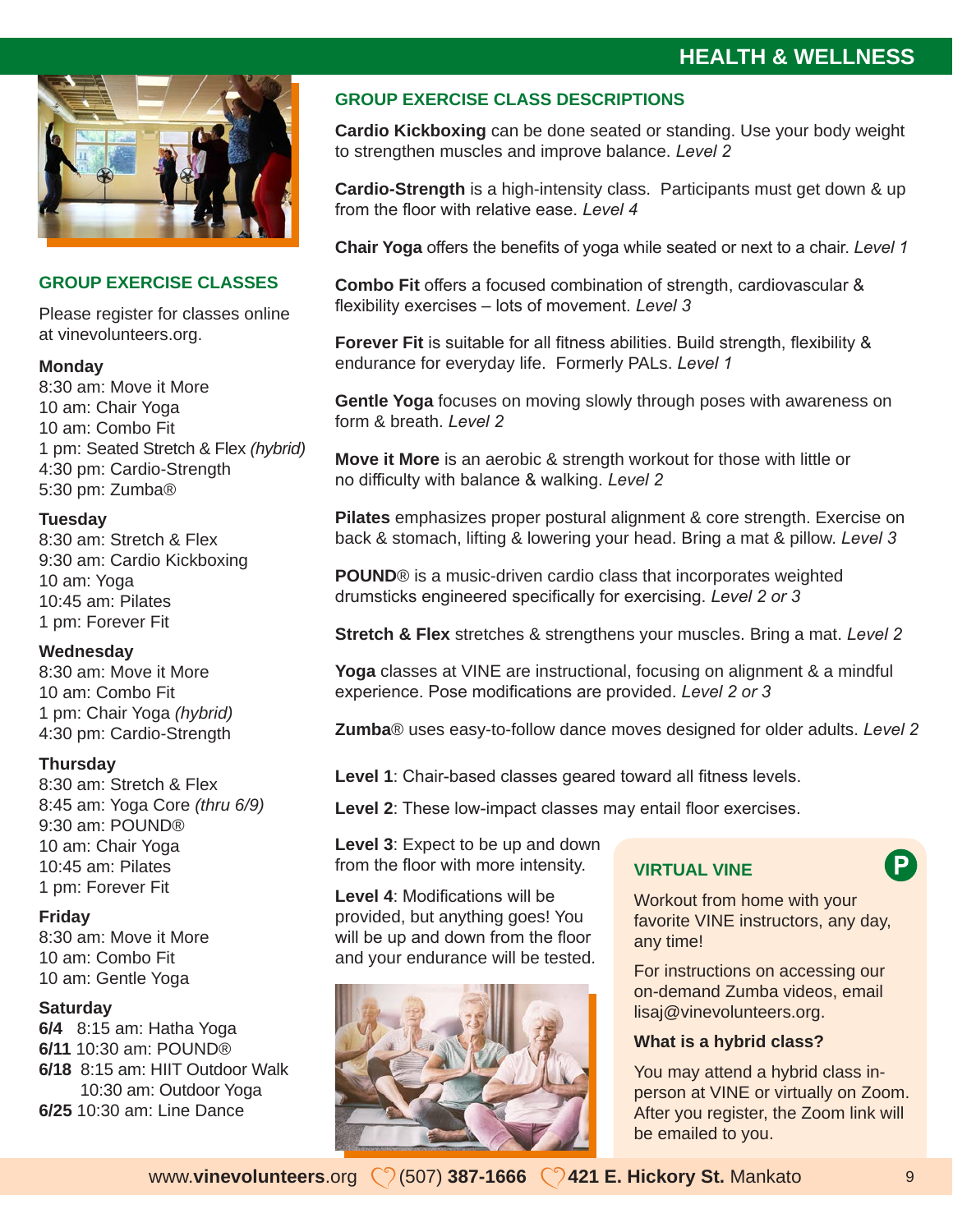# **HEALTH & WELLNESS**

# **VINE GROUP EXERCISE CLASS SCHEDULE**

|            | <b>Monday</b>                                        | <b>Tuesday</b>                     | Wednesday                     | <b>Thursday</b>                  | <b>Friday</b>                    | <b>Saturday</b>               |  |
|------------|------------------------------------------------------|------------------------------------|-------------------------------|----------------------------------|----------------------------------|-------------------------------|--|
| All day    | On-demand virtual center with videos & Zumba on ZIN® |                                    |                               |                                  |                                  |                               |  |
| 8:30 am    | <b>Move it More</b>                                  | <b>Stretch &amp; Flex</b>          | <b>Move it More</b>           | <b>Stretch &amp; Flex</b>        | <b>Move it More</b>              |                               |  |
| $9:30$ am  | Aqua 2                                               | <b>Cardio</b><br><b>Kickboxing</b> | Aqua 2                        | <b>POUND®</b>                    | Aqua 2                           | <b>Rotating</b><br>aqua class |  |
| 10 am      | Chair Yoga,<br><b>Combo Fit</b>                      | Yoga                               | <b>Combo Fit</b>              | <b>Chair Yoga</b>                | Combo Fit,<br><b>Gentle Yoga</b> |                               |  |
| $10:45$ am | Aqua 1                                               | <b>Pilates</b>                     | Aqua 1                        | <b>Pilates</b>                   | Aqua 3                           | Rotating<br>Saturday          |  |
| 1 pm       | <b>Seated Stretch</b><br>& Flex (hybrid)             | Aqua Yoga,<br><b>Forever Fit</b>   | <b>Chair Yoga</b><br>(hybrid) | Aqua Yoga,<br><b>Forever Fit</b> |                                  | group<br>exercise             |  |
| 2 pm       | Aqua 2                                               | <b>Aqua Deep</b>                   |                               | Aqua 2                           |                                  | classes,<br>dates &           |  |
| $4:30$ pm  | <b>Cardio-Strength</b>                               | Aqua 2/3                           | Cardio-<br><b>Strength</b>    |                                  |                                  | times listed<br>on pg. 9      |  |
| 5:30 pm    | <b>Zumba</b> <sup>®</sup><br>(no class $6/13$ )      |                                    |                               |                                  |                                  |                               |  |

# **FREE STRENGTH ASSESSMENTS**

- Monday, June 20
- $9:30$  am  $-12$  pm (10-min. appointments)
- Free & open to the public

Is your strength training program working for you? Get a gauge for your lower and upper body strength. Assessments will be conducted by Mankato Clinic Physical Therapists and VINE's Certified Personal Trainer in the Fitness Center at VINE. Receive your results and learn how to improve your strength.

Register online at vinevolunteers.org or call Jen at (507) 386-5588.



# **PERSONAL TRAINING**

Reach your health and wellness goals with the help of a certified personal trainer at VINE! Personal training is a supervised, one-on-one workout with a Certified Personal Trainer (CPT). Frequency and number of sessions are determined between the CPT and client.

Cost: Premium members \$25/30 minutes, \$40/hour.

Contact Jen at (507) 386-5588 to sign up or learn more.

# **DIABETES PREVENTION PROGRAM INFO SESSIONS**

- Thursday, June 2 or Tuesday, June 14
- $1:30 2:30$  pm
- Free & open to the public

Learn about this year-long program which helps individuals improve their health and prevent type 2 diabetes.

# **DIABETES PREVENTION PROGRAM**

• Begins Thursday, June 23  $1:30 - 2:45$  pm

By improving food choices and increasing physical activity, participants can lose modest amounts of weight and cut their risk of developing type 2 diabetes in half.

Contact Jen to determine your eligibility at (507) 386-5588 or jenw@vinevolunteers.org.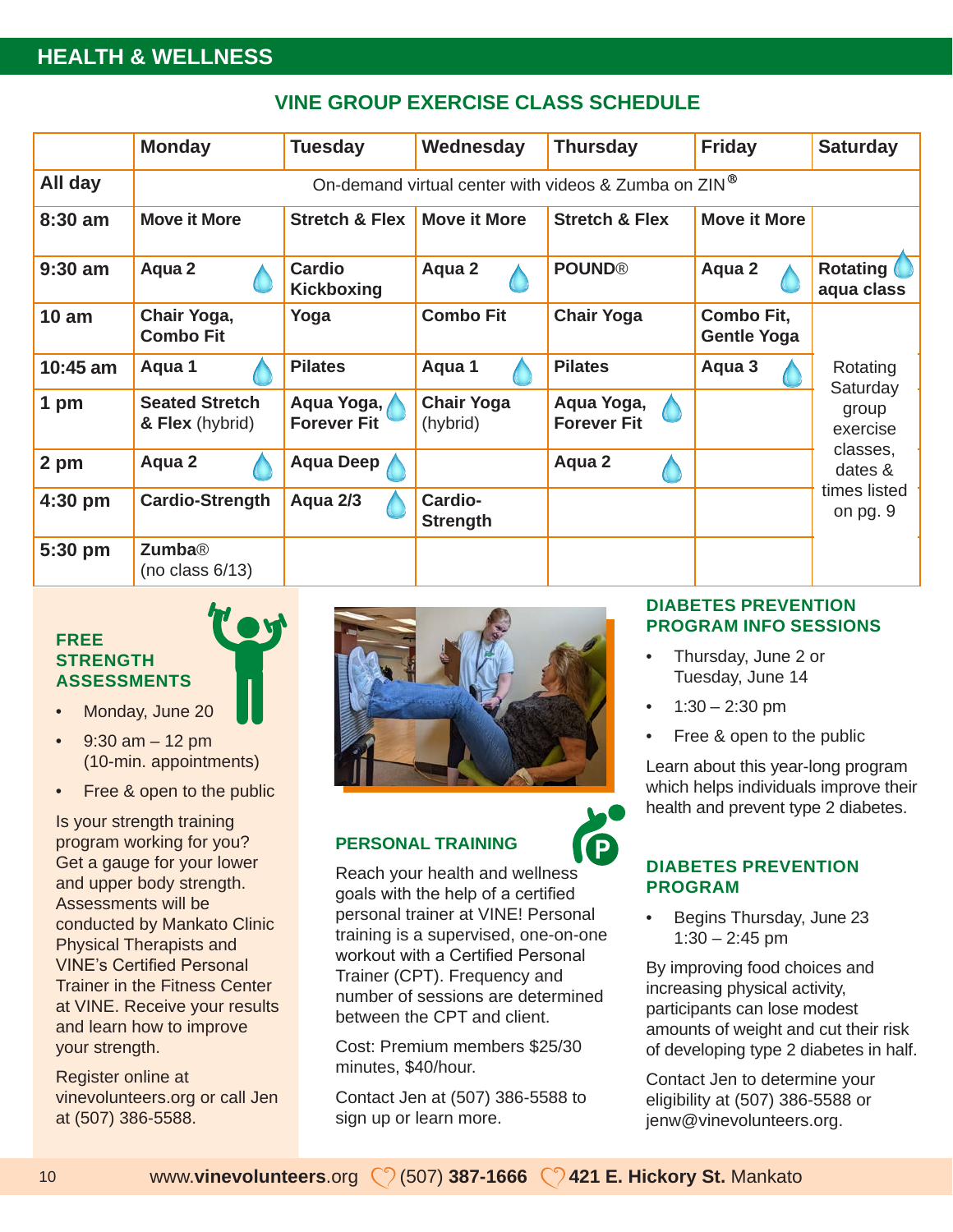# **GIVING BACK**

# **VOLUNTEER ORIENTATION**

• Thursday, June 16  $4 - 5$  pm

Volunteers are the heart of VINE. Come and find a good fit for your time and talents. If you can't make it on June 16, please call (507) 387-1666 to schedule another time. Applications may be completed in advance online at vinevolunteers.org.

# **VINE MEMORIALS**

VINE gratefully acknowledges contributions received in April in honor of the following individuals: Kent Durenberger, Christopher Faye, Gary Grimm, Ken Jenson, Doris Kimble, Nick Kowceun, Bob Meyer, Bruce Neubert and Jean Sieberg.

### **Remembered Forever Fund**

VINE's Remembered Forever Fund is a great way to honor a loved one, while helping others.

Memorial funds are used to help older adults in the community maintain their independence and health as they age. For more information, contact Marissa at (507) 386-5580.

### **RECYCLE PLASTIC AT VINE**

This June and July, VINE will have a Trex recycling bin in the firstfloor lobby. Members and guests are encouraged to bring their household bags and wrappers to be recycled into Trex's Earth friendly composite decking and railing. Produce bags, store bags, ice bags, Ziploc bags, cereal box liners, bread bags, newspaper sleeves, bubble wrap and plastic e-commerce mailers are all recyclable!

### **THANK YOU VINE BOARD!**

VINE employees are supported and guided by a dedicated board of directors. Over the past year, the board said farewell to several members and welcomed several new ones. Each member brings a different skillset and experience and we are very grateful for these volunteers.

# **We thank the following board members who finished their commitment in 2021 and 2022:**

hank OL

Kirk Beyer Drew Campbell Kristin Gunsolus Brian Koch John Petersen Todd Stromswold Joe Visker

**We welcome our new board members:**

Antonio Reis, Treasurer, Director of Finance, Taylor Corporation

Mary Bliesmer, Retired Professor of Nursing, MSU-Mankato

Steve Ditschler, Retired CEO, ProAct, Inc.

Jill Evans, Retired Nonprofit Fundraiser

John Frey, Retired Faculty and Dean, MSU-Mankato

Carrol Meyers-Dobler, Retired Executive Director, Partners for Housing

Trish Reedstrom, Pastor, Messiah Lutheran Church

# **THANKS VINE MEMOIR GROUP!**

The Memoir Group donated over \$9,000 from book sales to VINE. Books are still available for purchase at VINE and the thrift store. If you are interested in learning more, contact Linda at (507) 931-6471.



# **BIRDHOUSES & BOUQUETS TO BETTER THE BUDGET SILENT AUCTION**

# **June 20** – **24**

Help us end our fiscal year in June with pizazz by supporting the arts and crafts silent auction. It features whimsical hand painted wooden birdhouses, hummingbird swings, bling suncatchers and crepe paper flower bouquets – all created by VINE's Art Quest Fooling Around Thursday classes.

Register for a bidding number at the front desk.

The silent auction ends on June 24 at 12 pm.



# **HOME RUN FOR CHARITY**

Join us on **June 6** at 6:35 pm as the Mankato MoonDogs take on the St. Cloud Rox at ISG Field.

VINE is selling tickets to the game for **\$14**, which includes a voucher for a hot dog, chips and soda. VINE will receive 50% of the proceeds.

Tickets can be purchased at the VINE Adult Community Center or by calling (507) 387-1666.

Please help us fill the stands with VINE fans as we cheer on the Mankato MoonDogs!